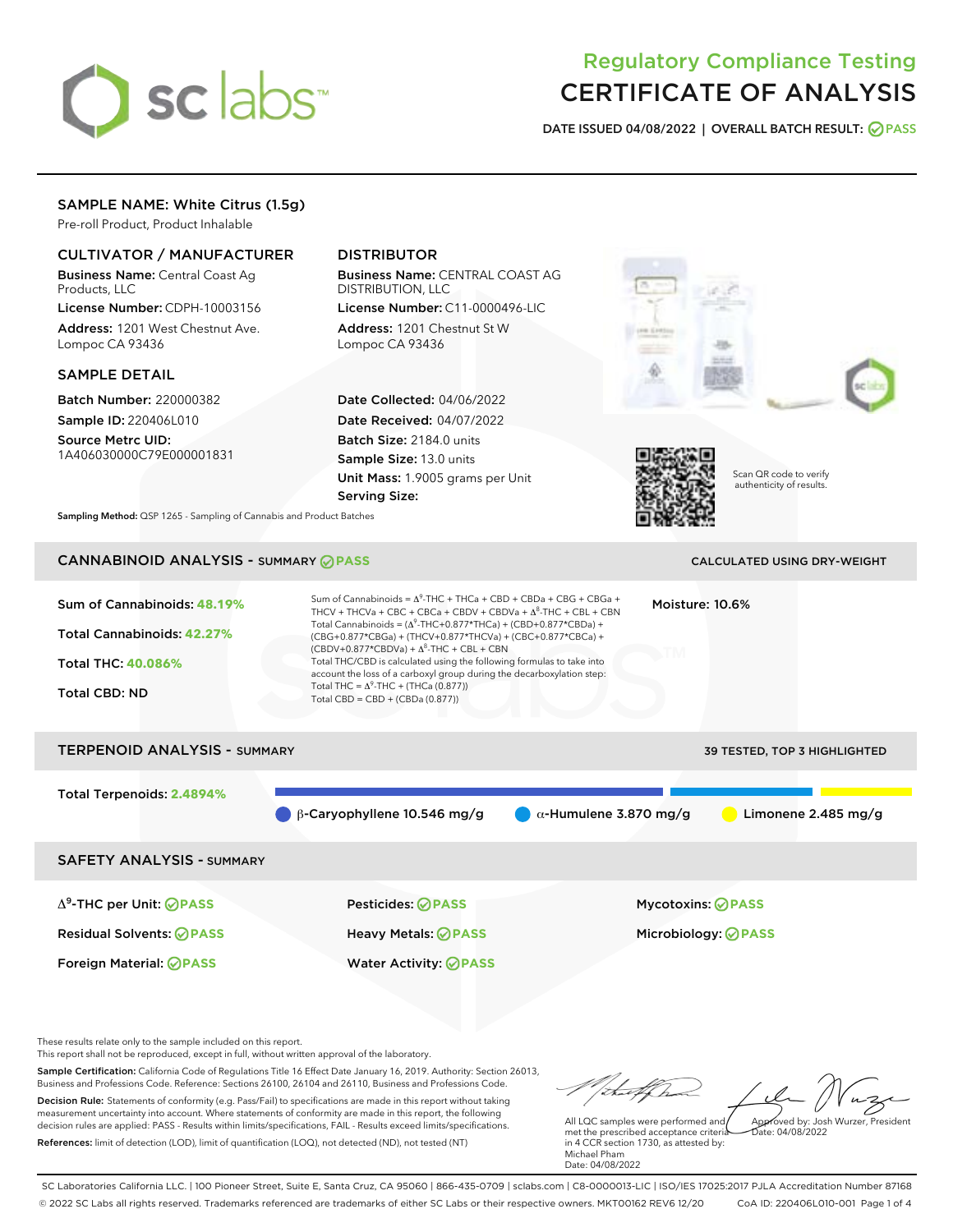



WHITE CITRUS (1.5G) | DATE ISSUED 04/08/2022 | OVERALL BATCH RESULT: **○** PASS

#### CANNABINOID TEST RESULTS - 04/08/2022 2 PASS

Tested by high-performance liquid chromatography with diode-array detection (HPLC-DAD). Calculated using Dry-Weight. **Method:** QSP 1157 - Analysis of Cannabinoids by HPLC-DAD

#### TOTAL CANNABINOIDS: **42.27%**

Total Cannabinoids (Total THC) + (Total CBD) + (Total CBG) + (Total THCV) + (Total CBC) +  $(Total CBDV) +  $\Delta^8$ -THC + CBL + CBN$ 

TOTAL THC: **40.086%** Total THC (Δ<sup>9</sup> -THC+0.877\*THCa)

TOTAL CBD: ND

Total CBD (CBD+0.877\*CBDa)

TOTAL CBG: 1.46% Total CBG (CBG+0.877\*CBGa)

TOTAL THCV: 0.147% Total THCV (THCV+0.877\*THCVa)

TOTAL CBC: 0.574% Total CBC (CBC+0.877\*CBCa)

TOTAL CBDV: ND Total CBDV (CBDV+0.877\*CBDVa)

| <b>COMPOUND</b> | LOD/LOQ<br>(mg/g)          | <b>MEASUREMENT</b><br><b>UNCERTAINTY</b><br>(mg/g) | <b>RESULT</b><br>(mg/g) | <b>RESULT</b><br>(%) |
|-----------------|----------------------------|----------------------------------------------------|-------------------------|----------------------|
| <b>THCa</b>     | 0.05/0.14                  | ±9.142                                             | 457.08                  | 45.708               |
| <b>CBGa</b>     | 0.1 / 0.2                  | ±0.67                                              | 16.6                    | 1.66                 |
| <b>CBCa</b>     | 0.07/0.28                  | ±0.249                                             | 6.54                    | 0.654                |
| <b>THCVa</b>    | 0.07/0.20                  | ±0.062                                             | 1.68                    | 0.168                |
| $\Delta^9$ -THC | 0.06 / 0.26                | N/A                                                | <b>ND</b>               | <b>ND</b>            |
| $\Delta^8$ -THC | 0.1 / 0.4                  | N/A                                                | <b>ND</b>               | <b>ND</b>            |
| <b>THCV</b>     | 0.1/0.2                    | N/A                                                | <b>ND</b>               | <b>ND</b>            |
| <b>CBD</b>      | 0.07/0.29                  | N/A                                                | <b>ND</b>               | <b>ND</b>            |
| <b>CBDa</b>     | 0.02/0.19                  | N/A                                                | <b>ND</b>               | <b>ND</b>            |
| <b>CBDV</b>     | 0.04 / 0.15                | N/A                                                | <b>ND</b>               | <b>ND</b>            |
| <b>CBDVa</b>    | 0.03/0.53                  | N/A                                                | <b>ND</b>               | <b>ND</b>            |
| <b>CBG</b>      | 0.06/0.19                  | N/A                                                | <b>ND</b>               | <b>ND</b>            |
| <b>CBL</b>      | 0.06 / 0.24                | N/A                                                | <b>ND</b>               | <b>ND</b>            |
| <b>CBN</b>      | 0.1/0.3                    | N/A                                                | <b>ND</b>               | <b>ND</b>            |
| <b>CBC</b>      | 0.2 / 0.5                  | N/A                                                | <b>ND</b>               | <b>ND</b>            |
|                 | <b>SUM OF CANNABINOIDS</b> |                                                    | 481.9 mg/g              | 48.19%               |

#### **UNIT MASS: 1.9005 grams per Unit**

| $\Delta^9$ -THC per Unit              | 1100 per-package limit | <b>ND</b>      | <b>PASS</b> |
|---------------------------------------|------------------------|----------------|-------------|
| <b>Total THC per Unit</b>             |                        | 761.83 mg/unit |             |
| <b>CBD</b> per Unit                   |                        | <b>ND</b>      |             |
| <b>Total CBD per Unit</b>             |                        | <b>ND</b>      |             |
| Sum of Cannabinoids<br>per Unit       |                        | 915.9 mg/unit  |             |
| <b>Total Cannabinoids</b><br>per Unit |                        | 803.2 mg/unit  |             |

#### **MOISTURE TEST RESULT**

10.6% Tested 04/07/2022 Method: QSP 1224 - Loss on Drying (Moisture)

#### TERPENOID TEST RESULTS - 04/08/2022

Terpene analysis utilizing gas chromatography-flame ionization detection (GC-FID). **Method:** QSP 1192 - Analysis of Terpenoids by GC-FID

| <b>COMPOUND</b>         | LOD/LOQ<br>(mg/g) | <b>MEASUREMENT</b><br><b>UNCERTAINTY</b><br>(mg/g) | <b>RESULT</b><br>(mg/g)                         | <b>RESULT</b><br>$(\%)$ |
|-------------------------|-------------------|----------------------------------------------------|-------------------------------------------------|-------------------------|
| β-Caryophyllene         | 0.004 / 0.012     | ±0.2921                                            | 10.546                                          | 1.0546                  |
| $\alpha$ -Humulene      | 0.009/0.029       | ±0.0968                                            | 3.870                                           | 0.3870                  |
| Limonene                | 0.005 / 0.016     | ±0.0276                                            | 2.485                                           | 0.2485                  |
| <b>Myrcene</b>          | 0.008 / 0.025     | ±0.0220                                            | 2.202                                           | 0.2202                  |
| trans-β-Farnesene       | 0.008 / 0.025     | ±0.0397                                            | 1.438                                           | 0.1438                  |
| Linalool                | 0.009 / 0.032     | ±0.0303                                            | 1.024                                           | 0.1024                  |
| $\alpha$ -Bisabolol     | 0.008 / 0.026     | ±0.0346                                            | 0.834                                           | 0.0834                  |
| Fenchol                 | 0.010 / 0.034     | ±0.0123                                            | 0.409                                           | 0.0409                  |
| <b>Terpineol</b>        | 0.009 / 0.031     | ±0.0178                                            | 0.372                                           | 0.0372                  |
| β-Pinene                | 0.004 / 0.014     | ±0.0029                                            | 0.325                                           | 0.0325                  |
| Terpinolene             | 0.008 / 0.026     | ±0.0043                                            | 0.271                                           | 0.0271                  |
| Caryophyllene<br>Oxide  | 0.010 / 0.033     | ±0.0096                                            | 0.267                                           | 0.0267                  |
| $\alpha$ -Pinene        | 0.005 / 0.017     | ±0.0013                                            | 0.191                                           | 0.0191                  |
| $\alpha$ -Cedrene       | 0.005 / 0.016     | ±0.0038                                            | 0.163                                           | 0.0163                  |
| <b>Borneol</b>          | 0.005 / 0.016     | ±0.0032                                            | 0.099                                           | 0.0099                  |
| <b>B-Ocimene</b>        | 0.006 / 0.020     | ±0.0024                                            | 0.094                                           | 0.0094                  |
| Valencene               | 0.009 / 0.030     | ±0.0038                                            | 0.070                                           | 0.0070                  |
| Nerolidol               | 0.006 / 0.019     | ±0.0030                                            | 0.061                                           | 0.0061                  |
| Guaiol                  | 0.009 / 0.030     | ±0.0019                                            | 0.053                                           | 0.0053                  |
| Fenchone                | 0.009 / 0.028     | ±0.0011                                            | 0.048                                           | 0.0048                  |
| Citronellol             | 0.003 / 0.010     | ±0.0015                                            | 0.040                                           | 0.0040                  |
| Camphene                | 0.005 / 0.015     | ±0.0003                                            | 0.032                                           | 0.0032                  |
| $\Delta^3$ -Carene      | 0.005 / 0.018     | N/A                                                | <loq< th=""><th><loq< th=""></loq<></th></loq<> | <loq< th=""></loq<>     |
| Eucalyptol              | 0.006 / 0.018     | N/A                                                | <loq< th=""><th><loq< th=""></loq<></th></loq<> | <loq< th=""></loq<>     |
| $\gamma$ -Terpinene     | 0.006 / 0.018     | N/A                                                | <loq< th=""><th><loq< th=""></loq<></th></loq<> | <loq< th=""></loq<>     |
| Sabinene Hydrate        | 0.006 / 0.022     | N/A                                                | <loq< th=""><th><loq< th=""></loq<></th></loq<> | <loq< th=""></loq<>     |
| Nerol                   | 0.003 / 0.011     | N/A                                                | <loq< th=""><th><loq< th=""></loq<></th></loq<> | <loq< th=""></loq<>     |
| Sabinene                | 0.004 / 0.014     | N/A                                                | <b>ND</b>                                       | <b>ND</b>               |
| $\alpha$ -Phellandrene  | 0.006 / 0.020     | N/A                                                | ND                                              | <b>ND</b>               |
| $\alpha$ -Terpinene     | 0.005 / 0.017     | N/A                                                | <b>ND</b>                                       | <b>ND</b>               |
| p-Cymene                | 0.005 / 0.016     | N/A                                                | ND                                              | <b>ND</b>               |
| Isopulegol              | 0.005 / 0.016     | N/A                                                | ND                                              | ND                      |
| Camphor                 | 0.006 / 0.019     | N/A                                                | ND                                              | <b>ND</b>               |
| Isoborneol              | 0.004 / 0.012     | N/A                                                | ND                                              | <b>ND</b>               |
| Menthol                 | 0.008 / 0.025     | N/A                                                | ND                                              | ND                      |
| Pulegone                | 0.003 / 0.011     | N/A                                                | ND                                              | ND                      |
| Geraniol                | 0.002 / 0.007     | N/A                                                | ND                                              | ND                      |
| <b>Geranyl Acetate</b>  | 0.004 / 0.014     | N/A                                                | ND                                              | ND                      |
| Cedrol                  | 0.008 / 0.027     | N/A                                                | ND                                              | <b>ND</b>               |
| <b>TOTAL TERPENOIDS</b> |                   |                                                    | 24.894 mg/g                                     | 2.4894%                 |

SC Laboratories California LLC. | 100 Pioneer Street, Suite E, Santa Cruz, CA 95060 | 866-435-0709 | sclabs.com | C8-0000013-LIC | ISO/IES 17025:2017 PJLA Accreditation Number 87168 © 2022 SC Labs all rights reserved. Trademarks referenced are trademarks of either SC Labs or their respective owners. MKT00162 REV6 12/20 CoA ID: 220406L010-001 Page 2 of 4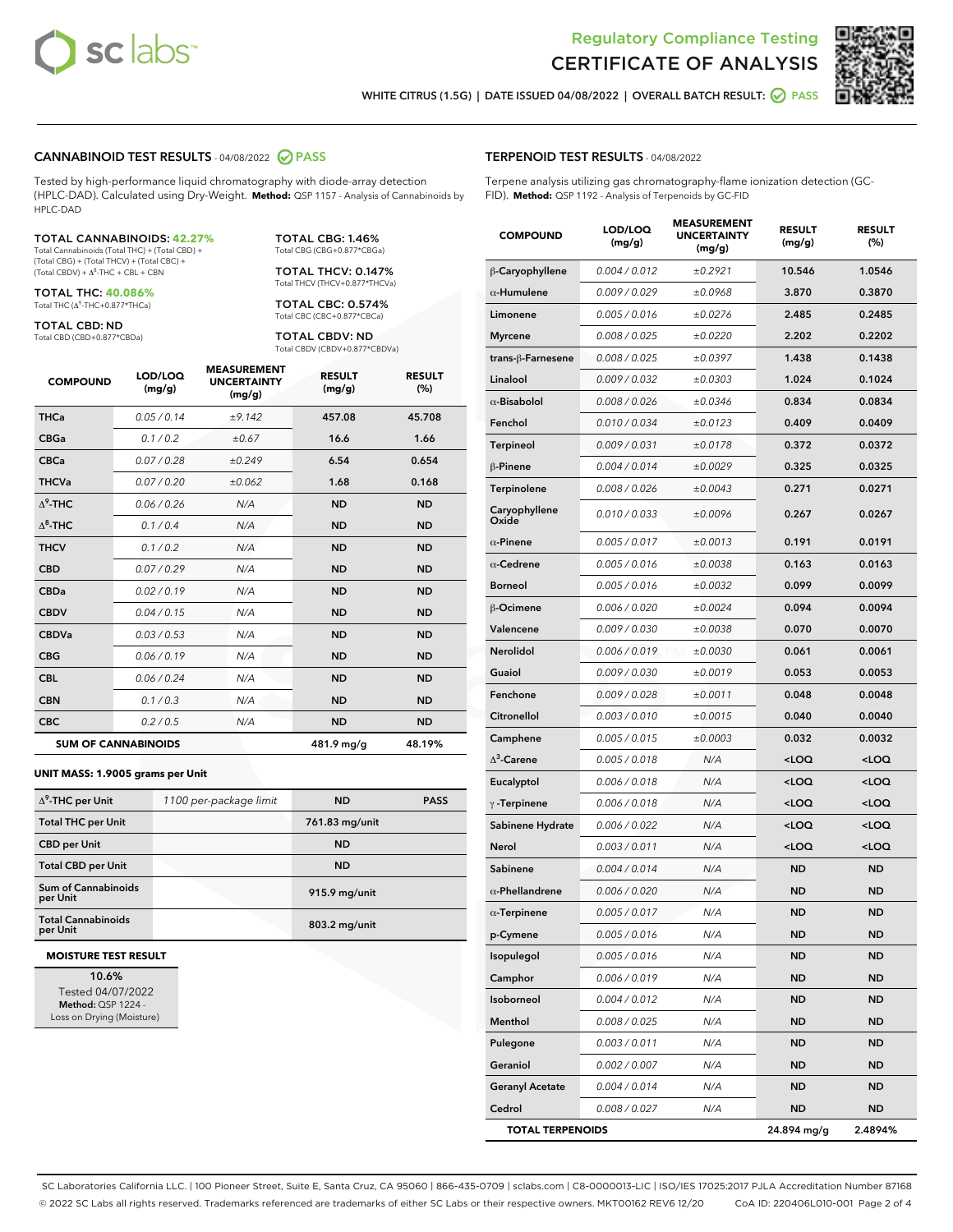



WHITE CITRUS (1.5G) | DATE ISSUED 04/08/2022 | OVERALL BATCH RESULT: ● PASS

# CATEGORY 1 PESTICIDE TEST RESULTS - 04/08/2022 2 PASS

Pesticide and plant growth regulator analysis utilizing high-performance liquid chromatography-mass spectrometry (HPLC-MS) or gas chromatography-mass spectrometry (GC-MS). \*GC-MS utilized where indicated. **Method:** QSP 1212 - Analysis of Pesticides and Mycotoxins by LC-MS or QSP 1213 - Analysis of Pesticides by GC-MS

| Aldicarb<br>0.03 / 0.08<br>$\geq$ LOD<br>N/A<br><b>ND</b><br><b>PASS</b><br>Carbofuran<br>0.02 / 0.05<br>N/A<br><b>ND</b><br><b>PASS</b><br>$>$ LOD<br>Chlordane*<br>0.03/0.08<br>N/A<br><b>ND</b><br><b>PASS</b><br>$\ge$ LOD<br><b>PASS</b><br>Chlorfenapyr*<br>0.03/0.10<br>$\ge$ LOD<br>N/A<br><b>ND</b><br>0.02 / 0.06<br>Chlorpyrifos<br>$>$ LOD<br>N/A<br><b>ND</b><br><b>PASS</b><br>0.02 / 0.07<br>N/A<br>Coumaphos<br>$\ge$ LOD<br><b>ND</b><br><b>PASS</b><br><b>Daminozide</b><br>0.02 / 0.07<br><b>ND</b><br><b>PASS</b><br>$\ge$ LOD<br>N/A<br><b>Dichlorvos</b><br>0.03/0.09<br>N/A<br><b>ND</b><br><b>PASS</b><br>$\ge$ LOD<br>(DDVP)<br><b>Dimethoate</b><br>0.03 / 0.08<br>N/A<br><b>ND</b><br><b>PASS</b><br>$\ge$ LOD<br>0.03/0.10<br><b>ND</b><br><b>PASS</b><br>Ethoprophos<br>$\ge$ LOD<br>N/A<br>0.02 / 0.06<br><b>ND</b><br><b>PASS</b><br>Etofenprox<br>$\ge$ LOD<br>N/A<br>0.03/0.08<br>$>$ LOD<br>N/A<br><b>ND</b><br><b>PASS</b><br>Fenoxycarb<br>0.03 / 0.08<br>$\ge$ LOD<br>N/A<br><b>ND</b><br><b>PASS</b><br>Fipronil<br>Imazalil<br>0.02/0.06<br>$>$ LOD<br>N/A<br><b>ND</b><br><b>PASS</b><br><b>Methiocarb</b><br>0.02 / 0.07<br>$\ge$ LOD<br>N/A<br><b>ND</b><br><b>PASS</b><br>N/A<br>Parathion-methyl<br>0.03/0.10<br>$>$ LOD<br><b>ND</b><br><b>PASS</b><br>0.03/0.09<br>$\ge$ LOD<br>N/A<br><b>ND</b><br><b>PASS</b><br><b>Mevinphos</b><br>Paclobutrazol<br>0.02 / 0.05<br>$>$ LOD<br>N/A<br><b>ND</b><br><b>PASS</b><br>0.03/0.09<br>$\ge$ LOD<br>N/A<br><b>ND</b><br><b>PASS</b><br>Propoxur<br>0.03 / 0.08<br>N/A<br><b>ND</b><br>Spiroxamine<br>$\ge$ LOD<br><b>PASS</b><br>Thiacloprid<br>0.03/0.10<br>N/A<br><b>ND</b><br><b>PASS</b><br>$\ge$ LOD | <b>COMPOUND</b> | <b>LOD/LOQ</b><br>$(\mu g/g)$ | <b>ACTION</b><br>LIMIT<br>$(\mu g/g)$ | <b>MEASUREMENT</b><br><b>UNCERTAINTY</b><br>$(\mu g/g)$ | <b>RESULT</b><br>$(\mu g/g)$ | <b>RESULT</b> |
|----------------------------------------------------------------------------------------------------------------------------------------------------------------------------------------------------------------------------------------------------------------------------------------------------------------------------------------------------------------------------------------------------------------------------------------------------------------------------------------------------------------------------------------------------------------------------------------------------------------------------------------------------------------------------------------------------------------------------------------------------------------------------------------------------------------------------------------------------------------------------------------------------------------------------------------------------------------------------------------------------------------------------------------------------------------------------------------------------------------------------------------------------------------------------------------------------------------------------------------------------------------------------------------------------------------------------------------------------------------------------------------------------------------------------------------------------------------------------------------------------------------------------------------------------------------------------------------------------------------------------------------------------------------------------------------------------|-----------------|-------------------------------|---------------------------------------|---------------------------------------------------------|------------------------------|---------------|
|                                                                                                                                                                                                                                                                                                                                                                                                                                                                                                                                                                                                                                                                                                                                                                                                                                                                                                                                                                                                                                                                                                                                                                                                                                                                                                                                                                                                                                                                                                                                                                                                                                                                                                    |                 |                               |                                       |                                                         |                              |               |
|                                                                                                                                                                                                                                                                                                                                                                                                                                                                                                                                                                                                                                                                                                                                                                                                                                                                                                                                                                                                                                                                                                                                                                                                                                                                                                                                                                                                                                                                                                                                                                                                                                                                                                    |                 |                               |                                       |                                                         |                              |               |
|                                                                                                                                                                                                                                                                                                                                                                                                                                                                                                                                                                                                                                                                                                                                                                                                                                                                                                                                                                                                                                                                                                                                                                                                                                                                                                                                                                                                                                                                                                                                                                                                                                                                                                    |                 |                               |                                       |                                                         |                              |               |
|                                                                                                                                                                                                                                                                                                                                                                                                                                                                                                                                                                                                                                                                                                                                                                                                                                                                                                                                                                                                                                                                                                                                                                                                                                                                                                                                                                                                                                                                                                                                                                                                                                                                                                    |                 |                               |                                       |                                                         |                              |               |
|                                                                                                                                                                                                                                                                                                                                                                                                                                                                                                                                                                                                                                                                                                                                                                                                                                                                                                                                                                                                                                                                                                                                                                                                                                                                                                                                                                                                                                                                                                                                                                                                                                                                                                    |                 |                               |                                       |                                                         |                              |               |
|                                                                                                                                                                                                                                                                                                                                                                                                                                                                                                                                                                                                                                                                                                                                                                                                                                                                                                                                                                                                                                                                                                                                                                                                                                                                                                                                                                                                                                                                                                                                                                                                                                                                                                    |                 |                               |                                       |                                                         |                              |               |
|                                                                                                                                                                                                                                                                                                                                                                                                                                                                                                                                                                                                                                                                                                                                                                                                                                                                                                                                                                                                                                                                                                                                                                                                                                                                                                                                                                                                                                                                                                                                                                                                                                                                                                    |                 |                               |                                       |                                                         |                              |               |
|                                                                                                                                                                                                                                                                                                                                                                                                                                                                                                                                                                                                                                                                                                                                                                                                                                                                                                                                                                                                                                                                                                                                                                                                                                                                                                                                                                                                                                                                                                                                                                                                                                                                                                    |                 |                               |                                       |                                                         |                              |               |
|                                                                                                                                                                                                                                                                                                                                                                                                                                                                                                                                                                                                                                                                                                                                                                                                                                                                                                                                                                                                                                                                                                                                                                                                                                                                                                                                                                                                                                                                                                                                                                                                                                                                                                    |                 |                               |                                       |                                                         |                              |               |
|                                                                                                                                                                                                                                                                                                                                                                                                                                                                                                                                                                                                                                                                                                                                                                                                                                                                                                                                                                                                                                                                                                                                                                                                                                                                                                                                                                                                                                                                                                                                                                                                                                                                                                    |                 |                               |                                       |                                                         |                              |               |
|                                                                                                                                                                                                                                                                                                                                                                                                                                                                                                                                                                                                                                                                                                                                                                                                                                                                                                                                                                                                                                                                                                                                                                                                                                                                                                                                                                                                                                                                                                                                                                                                                                                                                                    |                 |                               |                                       |                                                         |                              |               |
|                                                                                                                                                                                                                                                                                                                                                                                                                                                                                                                                                                                                                                                                                                                                                                                                                                                                                                                                                                                                                                                                                                                                                                                                                                                                                                                                                                                                                                                                                                                                                                                                                                                                                                    |                 |                               |                                       |                                                         |                              |               |
|                                                                                                                                                                                                                                                                                                                                                                                                                                                                                                                                                                                                                                                                                                                                                                                                                                                                                                                                                                                                                                                                                                                                                                                                                                                                                                                                                                                                                                                                                                                                                                                                                                                                                                    |                 |                               |                                       |                                                         |                              |               |
|                                                                                                                                                                                                                                                                                                                                                                                                                                                                                                                                                                                                                                                                                                                                                                                                                                                                                                                                                                                                                                                                                                                                                                                                                                                                                                                                                                                                                                                                                                                                                                                                                                                                                                    |                 |                               |                                       |                                                         |                              |               |
|                                                                                                                                                                                                                                                                                                                                                                                                                                                                                                                                                                                                                                                                                                                                                                                                                                                                                                                                                                                                                                                                                                                                                                                                                                                                                                                                                                                                                                                                                                                                                                                                                                                                                                    |                 |                               |                                       |                                                         |                              |               |
|                                                                                                                                                                                                                                                                                                                                                                                                                                                                                                                                                                                                                                                                                                                                                                                                                                                                                                                                                                                                                                                                                                                                                                                                                                                                                                                                                                                                                                                                                                                                                                                                                                                                                                    |                 |                               |                                       |                                                         |                              |               |
|                                                                                                                                                                                                                                                                                                                                                                                                                                                                                                                                                                                                                                                                                                                                                                                                                                                                                                                                                                                                                                                                                                                                                                                                                                                                                                                                                                                                                                                                                                                                                                                                                                                                                                    |                 |                               |                                       |                                                         |                              |               |
|                                                                                                                                                                                                                                                                                                                                                                                                                                                                                                                                                                                                                                                                                                                                                                                                                                                                                                                                                                                                                                                                                                                                                                                                                                                                                                                                                                                                                                                                                                                                                                                                                                                                                                    |                 |                               |                                       |                                                         |                              |               |
|                                                                                                                                                                                                                                                                                                                                                                                                                                                                                                                                                                                                                                                                                                                                                                                                                                                                                                                                                                                                                                                                                                                                                                                                                                                                                                                                                                                                                                                                                                                                                                                                                                                                                                    |                 |                               |                                       |                                                         |                              |               |
|                                                                                                                                                                                                                                                                                                                                                                                                                                                                                                                                                                                                                                                                                                                                                                                                                                                                                                                                                                                                                                                                                                                                                                                                                                                                                                                                                                                                                                                                                                                                                                                                                                                                                                    |                 |                               |                                       |                                                         |                              |               |
|                                                                                                                                                                                                                                                                                                                                                                                                                                                                                                                                                                                                                                                                                                                                                                                                                                                                                                                                                                                                                                                                                                                                                                                                                                                                                                                                                                                                                                                                                                                                                                                                                                                                                                    |                 |                               |                                       |                                                         |                              |               |

# CATEGORY 2 PESTICIDE TEST RESULTS - 04/08/2022 @ PASS

| <b>COMPOUND</b>          | LOD/LOO<br>$(\mu g/g)$ | <b>ACTION</b><br>LIMIT<br>$(\mu g/g)$ | <b>MEASUREMENT</b><br><b>UNCERTAINTY</b><br>$(\mu g/g)$ | <b>RESULT</b><br>$(\mu g/g)$ | <b>RESULT</b> |
|--------------------------|------------------------|---------------------------------------|---------------------------------------------------------|------------------------------|---------------|
| Abamectin                | 0.03/0.10              | 0.1                                   | N/A                                                     | <b>ND</b>                    | <b>PASS</b>   |
| Acephate                 | 0.02/0.07              | 0.1                                   | N/A                                                     | <b>ND</b>                    | <b>PASS</b>   |
| Acequinocyl              | 0.02/0.07              | 0.1                                   | N/A                                                     | <b>ND</b>                    | <b>PASS</b>   |
| Acetamiprid              | 0.02/0.05              | 0.1                                   | N/A                                                     | <b>ND</b>                    | <b>PASS</b>   |
| Azoxystrobin             | 0.02/0.07              | 0.1                                   | N/A                                                     | <b>ND</b>                    | <b>PASS</b>   |
| <b>Bifenazate</b>        | 0.01/0.04              | 0.1                                   | N/A                                                     | <b>ND</b>                    | <b>PASS</b>   |
| <b>Bifenthrin</b>        | 0.02/0.05              | 3                                     | N/A                                                     | <b>ND</b>                    | <b>PASS</b>   |
| <b>Boscalid</b>          | 0.03/0.09              | 0.1                                   | N/A                                                     | <b>ND</b>                    | <b>PASS</b>   |
| Captan                   | 0.19/0.57              | 0.7                                   | N/A                                                     | <b>ND</b>                    | <b>PASS</b>   |
| Carbaryl                 | 0.02/0.06              | 0.5                                   | N/A                                                     | <b>ND</b>                    | <b>PASS</b>   |
| Chlorantranilip-<br>role | 0.04/0.12              | 10                                    | N/A                                                     | <b>ND</b>                    | <b>PASS</b>   |
| Clofentezine             | 0.03/0.09              | 0.1                                   | N/A                                                     | <b>ND</b>                    | <b>PASS</b>   |

# CATEGORY 2 PESTICIDE TEST RESULTS - 04/08/2022 continued

| <b>COMPOUND</b>               | LOD/LOQ<br>(µg/g) | <b>ACTION</b><br>LIMIT<br>(µg/g) | <b>MEASUREMENT</b><br><b>UNCERTAINTY</b><br>(µg/g) | <b>RESULT</b><br>$(\mu g/g)$ | <b>RESULT</b> |
|-------------------------------|-------------------|----------------------------------|----------------------------------------------------|------------------------------|---------------|
| Cyfluthrin                    | 0.12 / 0.38       | $\overline{c}$                   | N/A                                                | ND                           | <b>PASS</b>   |
| Cypermethrin                  | 0.11 / 0.32       | 1                                | N/A                                                | <b>ND</b>                    | <b>PASS</b>   |
| <b>Diazinon</b>               | 0.02 / 0.05       | 0.1                              | N/A                                                | <b>ND</b>                    | <b>PASS</b>   |
| Dimethomorph                  | 0.03 / 0.09       | 2                                | N/A                                                | <b>ND</b>                    | <b>PASS</b>   |
| Etoxazole                     | 0.02 / 0.06       | 0.1                              | N/A                                                | <b>ND</b>                    | <b>PASS</b>   |
| Fenhexamid                    | 0.03 / 0.09       | 0.1                              | N/A                                                | <b>ND</b>                    | <b>PASS</b>   |
| Fenpyroximate                 | 0.02 / 0.06       | 0.1                              | N/A                                                | <b>ND</b>                    | <b>PASS</b>   |
| Flonicamid                    | 0.03 / 0.10       | 0.1                              | N/A                                                | <b>ND</b>                    | <b>PASS</b>   |
| Fludioxonil                   | 0.03/0.10         | 0.1                              | N/A                                                | <b>ND</b>                    | <b>PASS</b>   |
| Hexythiazox                   | 0.02 / 0.07       | 0.1                              | N/A                                                | <b>ND</b>                    | <b>PASS</b>   |
| Imidacloprid                  | 0.04 / 0.11       | 5                                | N/A                                                | <b>ND</b>                    | <b>PASS</b>   |
| Kresoxim-methyl               | 0.02 / 0.07       | 0.1                              | N/A                                                | ND                           | <b>PASS</b>   |
| <b>Malathion</b>              | 0.03 / 0.09       | 0.5                              | N/A                                                | <b>ND</b>                    | <b>PASS</b>   |
| Metalaxyl                     | 0.02 / 0.07       | $\overline{c}$                   | N/A                                                | <b>ND</b>                    | <b>PASS</b>   |
| Methomyl                      | 0.03 / 0.10       | 1                                | N/A                                                | ND                           | <b>PASS</b>   |
| Myclobutanil                  | 0.03 / 0.09       | 0.1                              | N/A                                                | <b>ND</b>                    | <b>PASS</b>   |
| Naled                         | 0.02 / 0.07       | 0.1                              | N/A                                                | <b>ND</b>                    | <b>PASS</b>   |
| Oxamyl                        | 0.04 / 0.11       | 0.5                              | N/A                                                | <b>ND</b>                    | <b>PASS</b>   |
| Pentachloronitro-<br>benzene* | 0.03/0.09         | 0.1                              | N/A                                                | <b>ND</b>                    | <b>PASS</b>   |
| Permethrin                    | 0.04 / 0.12       | 0.5                              | N/A                                                | ND                           | <b>PASS</b>   |
| Phosmet                       | 0.03 / 0.10       | 0.1                              | N/A                                                | <b>ND</b>                    | <b>PASS</b>   |
| Piperonyl<br><b>Butoxide</b>  | 0.02 / 0.07       | 3                                | N/A                                                | <b>ND</b>                    | <b>PASS</b>   |
| Prallethrin                   | 0.03 / 0.08       | 0.1                              | N/A                                                | <b>ND</b>                    | <b>PASS</b>   |
| Propiconazole                 | 0.02 / 0.07       | 0.1                              | N/A                                                | <b>ND</b>                    | <b>PASS</b>   |
| Pyrethrins                    | 0.04 / 0.12       | 0.5                              | N/A                                                | <b>ND</b>                    | <b>PASS</b>   |
| Pyridaben                     | 0.02 / 0.07       | 0.1                              | N/A                                                | <b>ND</b>                    | <b>PASS</b>   |
| Spinetoram                    | 0.02 / 0.07       | 0.1                              | N/A                                                | ND                           | PASS          |
| Spinosad                      | 0.02 / 0.07       | 0.1                              | N/A                                                | <b>ND</b>                    | <b>PASS</b>   |
| Spiromesifen                  | 0.02 / 0.05       | 0.1                              | N/A                                                | <b>ND</b>                    | <b>PASS</b>   |
| Spirotetramat                 | 0.02 / 0.06       | 0.1                              | N/A                                                | ND                           | <b>PASS</b>   |
| Tebuconazole                  | 0.02 / 0.07       | 0.1                              | N/A                                                | ND                           | PASS          |
| Thiamethoxam                  | 0.03 / 0.10       | 5                                | N/A                                                | <b>ND</b>                    | <b>PASS</b>   |
| Trifloxystrobin               | 0.03 / 0.08       | 0.1                              | N/A                                                | <b>ND</b>                    | <b>PASS</b>   |

SC Laboratories California LLC. | 100 Pioneer Street, Suite E, Santa Cruz, CA 95060 | 866-435-0709 | sclabs.com | C8-0000013-LIC | ISO/IES 17025:2017 PJLA Accreditation Number 87168 © 2022 SC Labs all rights reserved. Trademarks referenced are trademarks of either SC Labs or their respective owners. MKT00162 REV6 12/20 CoA ID: 220406L010-001 Page 3 of 4